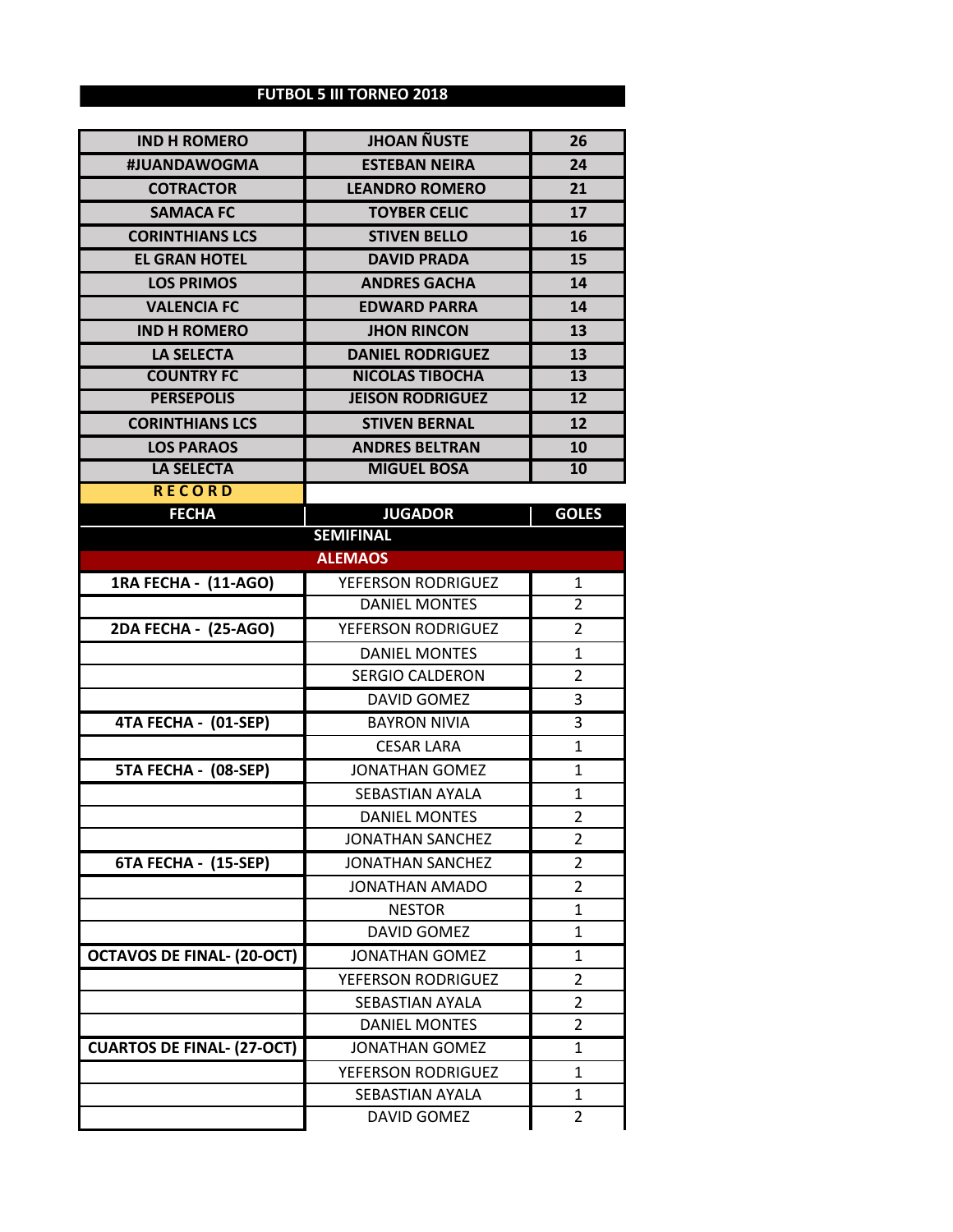| SEMIFINAL- (01-NOV)               | YEFERSON RODRIGUEZ      | 1            |
|-----------------------------------|-------------------------|--------------|
|                                   | SEBASTIAN AYALA         | $\mathbf{1}$ |
|                                   | <b>DANIEL MONTES</b>    | $\mathbf{1}$ |
|                                   | <b>JONATHAN AMADO</b>   | $\mathbf{1}$ |
|                                   | <b>SERGIO CALDERON</b>  | 3            |
|                                   | <b>CORINTHIANS LCS</b>  |              |
| 1RA FECHA - (11-AGO)              | ARNOLD QUIMBAYA         | 3            |
|                                   | <b>STEVEN BELLO</b>     | 1            |
|                                   | <b>STIVEN BERNAL</b>    | 2            |
|                                   | <b>GIOVANNY VELASCO</b> | 2            |
| 2DA FECHA - (18-AGO)              | ARNOLD QUIMBAYA         | 2            |
|                                   | <b>ANDRES GUTIERREZ</b> | 2            |
|                                   | <b>STEVEN BERNAL</b>    | 3            |
| <b>3RA FECHA - (25-AGO)</b>       | <b>ARNOLD QUIMBAYA</b>  | 2            |
|                                   | <b>ANDRES GUTIERREZ</b> | 2            |
|                                   | <b>STIVEN BERNAL</b>    | $\mathbf{1}$ |
|                                   | DANIEL CASTAÑEDA        | 3            |
| 5TA FECHA - (15-SEP)              | <b>STEVEN BELLO</b>     | 2            |
|                                   | <b>GIOVANNY VELASCO</b> | 1            |
| 6TA FECHA - (22-SEP)              | <b>SEBASTIAN RIVERA</b> | 2            |
|                                   | <b>STEVEN BELLO</b>     | 1            |
|                                   | <b>STEVEN BERNAL</b>    | $\mathbf{1}$ |
|                                   | <b>MARIO CASTILLO</b>   | 3            |
| 4 y 5 PUESTO - (09-OCT)           | <b>STIVEN BELLO</b>     | 4            |
|                                   | <b>ANDRES GUTIERREZ</b> | $\mathbf{1}$ |
|                                   | <b>STEVEN BERNAL</b>    | 4            |
|                                   | <b>JOSE VARGAS</b>      | 2            |
| <b>OCTAVOS DE FINAL- (20-OCT)</b> | <b>ARNOLD QUIMBAYO</b>  | 1            |
|                                   | <b>STIVEN BELLO</b>     | 7            |
|                                   | <b>MARIO CASTILLO</b>   | 3            |
| <b>CUARTOS DE FINAL- (27-OCT)</b> | <b>ANDRES GUTIERREZ</b> | 2            |
|                                   | YOVANNY VELASCO         | 1            |
| SEMIFINAL- (02-NOV)               | <b>STIVEN BELLO</b>     | 1            |
|                                   | <b>STEVEN BERNAL</b>    | $\mathbf{1}$ |
|                                   | RICARDO OVALLE          | 1            |
|                                   | <b>JOSE VARGAS</b>      | 1            |
|                                   | <b>VALENCIA FC</b>      |              |
| 1RA FECHA - (11-AGO)              | <b>JULIAN TAPIA</b>     | 1            |
|                                   | DIEGO PADILLA           | 1            |
|                                   | <b>OSCAR ROMERO</b>     | 2            |
|                                   | EDWARD PARRA            | 3            |
| 2DA FECHA - (25-AGO)              | <b>OSCAR ROMERO</b>     | 2            |
|                                   | <b>WILLIAM TAPIA</b>    | 1            |
|                                   | <b>DIEGO PADILLA</b>    | 1            |
|                                   | <b>EDWARD PARRA</b>     | 2            |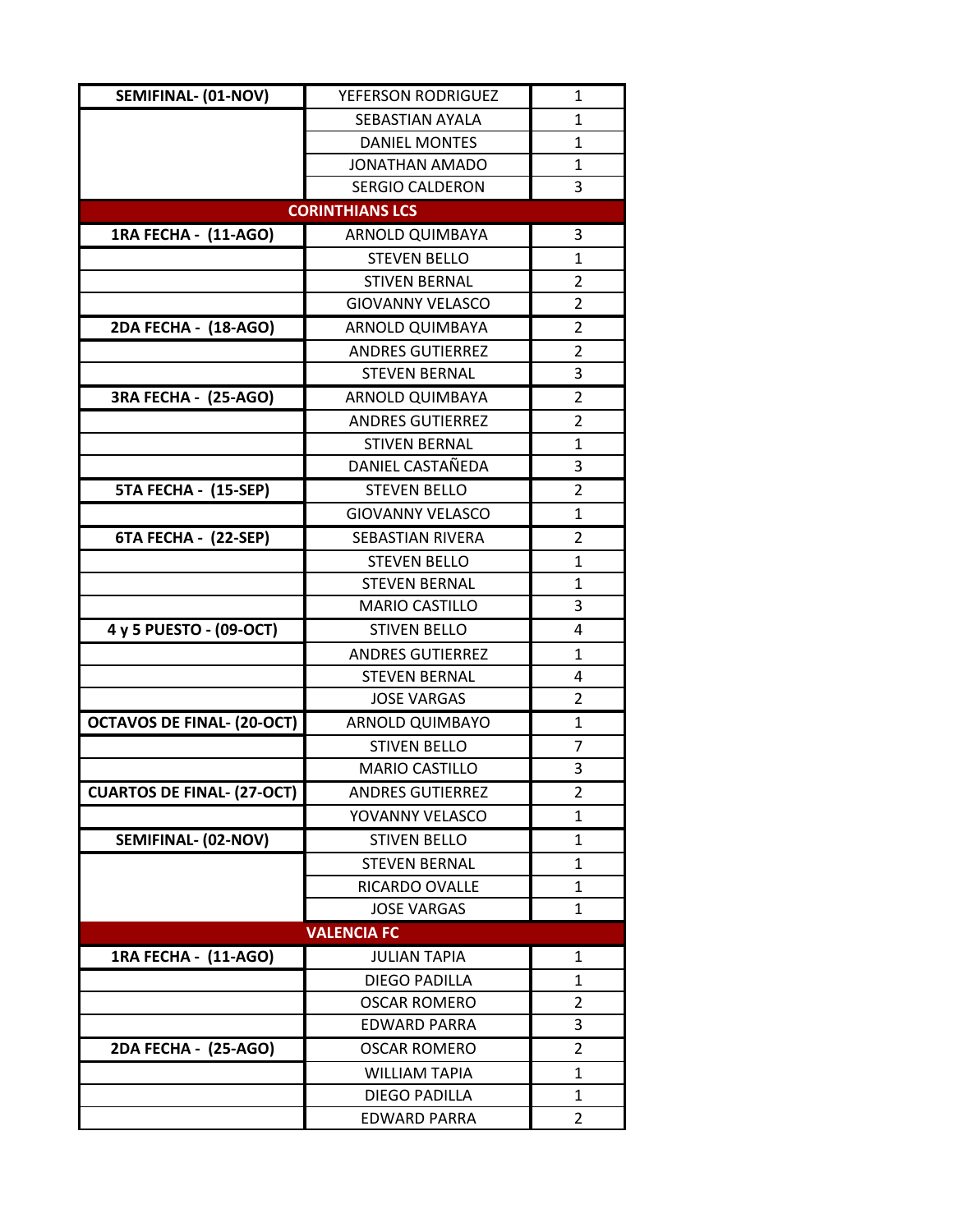|                                   | <b>ANDRES GONGORA</b>                           | 3                 |
|-----------------------------------|-------------------------------------------------|-------------------|
| 3RA FECHA - (01-SEP)              | <b>WILLIAM TAPIA</b>                            | 1                 |
|                                   | <b>ANDRES GONGORA</b>                           | $\mathbf{1}$      |
| 4TA FECHA - (08-SEP)              | <b>OSCAR ROMERO</b>                             | 2                 |
|                                   | DIEGO ACEVEDO                                   | 2                 |
| 5TA FECHA - (15-SEP)              | <b>JULIAN TAPIA</b>                             | $\mathbf{1}$      |
|                                   | <b>EDWARD PARRA</b>                             | 4                 |
|                                   | DIEGO ACEVEDO                                   | $\mathbf{1}$      |
| 6TA FECHA - (25-SEP)              | <b>OSCAR ROMERO</b>                             | $\overline{2}$    |
|                                   | <b>EDWARD PARRA</b>                             | 3                 |
|                                   | <b>ANDRES GONGORA</b>                           | 1                 |
|                                   | <b>HECTOR CIRO</b>                              | $\mathbf{1}$      |
| <b>OCTAVOS DE FINAL- (20-OCT)</b> | <b>OSCAR ROMERO</b>                             | 2                 |
|                                   | <b>EDWARD PARRA</b>                             | 2                 |
|                                   | <b>JONATHAN ROMERO</b>                          | $\overline{2}$    |
| <b>CUARTOS DE FINAL- (27-OCT)</b> | <b>OSCAR ROMERO</b>                             | 1                 |
|                                   | <b>SERGIO TAPIA</b>                             | 3                 |
| SEMIFINAL- (01-NOV)               | <b>JONATHAN ROMERO</b>                          | 1                 |
|                                   | <b>IND H ROMERO</b>                             |                   |
| 1RA FECHA - (11-AGO)              | <b>JHON RINCON</b>                              | 1                 |
|                                   | <b>ANDRES VALENZUELA</b>                        | 6                 |
|                                   | <b>EDUARDO CANGREJO</b>                         | 2                 |
|                                   | <b>JHOAN ÑUSTE</b>                              | $\overline{2}$    |
| 2DA FECHA - (25-AGO)              | <b>JHON RINCON</b>                              | 3                 |
|                                   | <b>CAMILO RICO</b>                              | 1                 |
|                                   | <b>MAURICIO HERNANDEZ</b>                       | $\mathbf{1}$      |
| 3RA FECHA - (01-SEP)              | <b>EDWARD CANGREJO</b>                          | $\overline{2}$    |
| 4TA FECHA - (01-SEP)              | <b>JHON RINCON</b>                              | 2                 |
|                                   | <b>CAMILO RICO</b>                              | 1                 |
|                                   | JHOAN ÑUSTE                                     | 1                 |
|                                   | <b>MAURICIO HERNANDEZ</b><br><b>JHON RINCON</b> | $\mathbf{1}$      |
| 5TA FECHA - (08-SEP)              |                                                 | 1                 |
|                                   | <b>CAMILO RICO</b><br><b>JHOAN ÑUSTE</b>        | $\mathbf{1}$<br>4 |
|                                   | <b>JUAN BEJARANO</b>                            | 1                 |
|                                   | <b>ALVARO PAEZ</b>                              | 1                 |
| 6TA FECHA - (22-SEP)              | <b>JHON RINCON</b>                              | $\mathbf{1}$      |
|                                   | ANDRES VALENZUELA                               | 1                 |
|                                   | <b>JHOAN ÑUSTE</b>                              | 3                 |
| 7MA FECHA - (02-OCT)              | <b>JHON RINCON</b>                              | 1                 |
|                                   | <b>CAMILO RICO</b>                              | $\mathbf{1}$      |
|                                   | JHOAN ÑUSTE                                     | 3                 |
|                                   | <b>ALVARO BAEZ</b>                              | $\mathbf 1$       |
| <b>OCTAVOS DE FINAL- (20-OCT)</b> | <b>JHON RINCON</b>                              | $\overline{2}$    |
|                                   | <b>JHOAN ÑUSTE</b>                              | 4                 |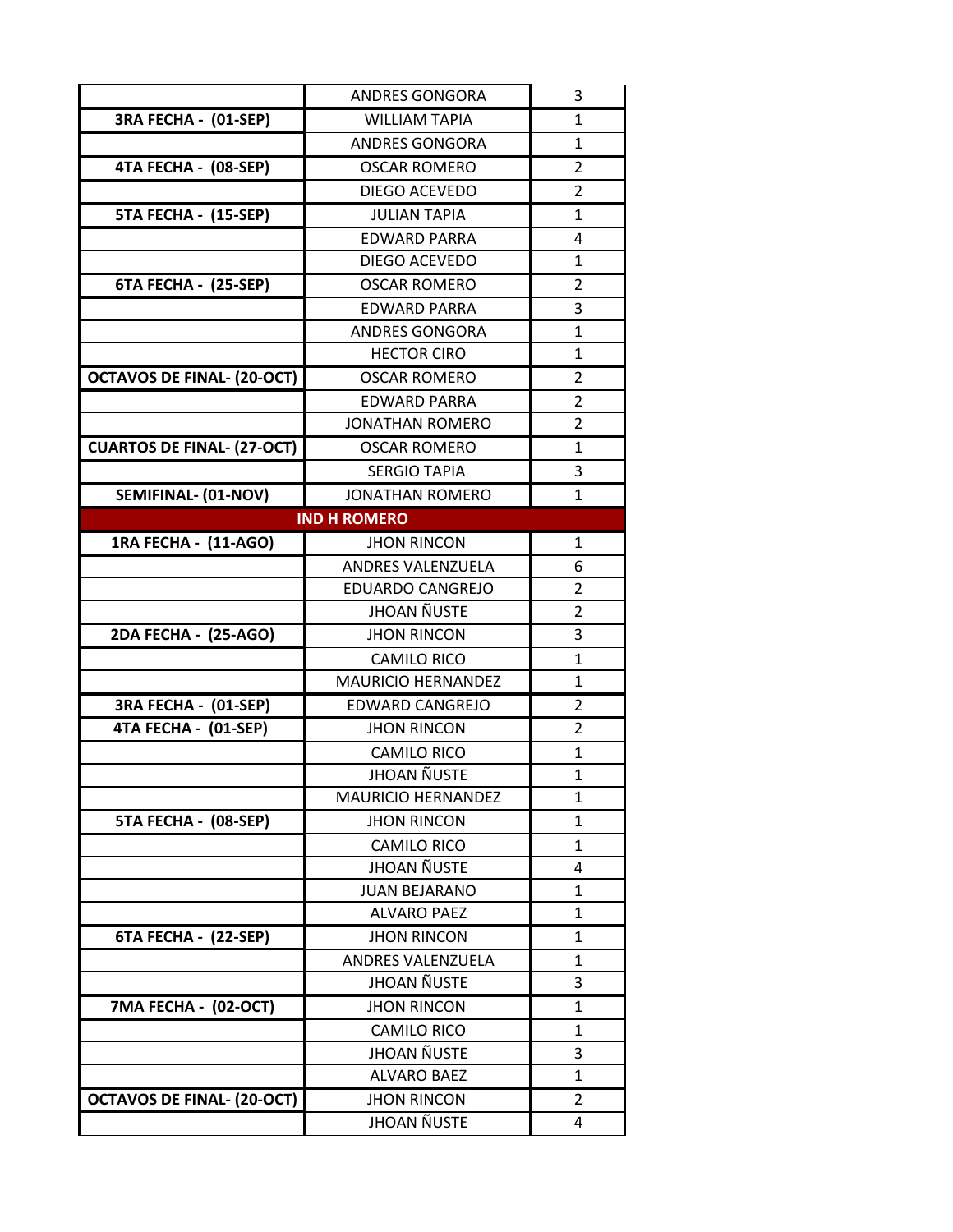| <b>CUARTOS DE FINAL- (27-OCT)</b> | <b>WILMER HERNANDEZ</b>  | 1              |
|-----------------------------------|--------------------------|----------------|
|                                   | <b>JHON RINCON</b>       | 2              |
|                                   | <b>ANDRES VALENZUELA</b> | $\mathbf{1}$   |
|                                   | <b>JHOAN ÑUSTE</b>       | 6              |
|                                   | <b>ALVARO PAEZ</b>       | $\mathbf{1}$   |
| SEMIFINAL- (02-NOV)               | <b>CAMILO RICO</b>       | $\mathbf{1}$   |
|                                   | <b>JHOAN ÑUSTE</b>       | 2              |
|                                   | <b>EDWARD CANGREJO</b>   | $\overline{2}$ |
| <b>FINAL- (09-NOV)</b>            | <b>JHOAN ÑUSTE</b>       | 1              |
|                                   | <b>CUARTOS DE FINAL</b>  |                |
|                                   | <b>LOS PARAOS</b>        |                |
| 1RA FECHA - (25-AGO)              | <b>ADRIAN VALENCIA</b>   | 1              |
| 2DA FECHA - (01-SEP)              | <b>ANDRES BELTRAN</b>    | 2              |
|                                   | <b>ADRIAN VALENCIA</b>   | 1              |
|                                   | <b>OSCAR REYES</b>       | 1              |
|                                   | <b>EDWIN SANABRIA</b>    | 1              |
| 3RA FECHA - (08-SEP)              | <b>OSCAR BRAVO</b>       | 1              |
|                                   | <b>ANDRES BELTRAN</b>    | 5              |
|                                   | LUIS IBAÑEZ              | 4              |
|                                   | <b>OSCAR REYES</b>       | $\mathbf{1}$   |
|                                   | <b>EDWIN SANABRIA</b>    | 1              |
| 4TA FECHA - (15-SEP)              | <b>OSCAR BRAVO</b>       | 1              |
|                                   | <b>ANDRES BELTRAN</b>    | $\mathbf{1}$   |
|                                   | <b>ADRIAN VALENCIA</b>   | 1              |
|                                   | LUIS IBAÑEZ              | 2              |
|                                   | <b>EDWIN ZANABRIA</b>    | $\mathbf{1}$   |
| 5TA FECHA - (22-SEP)              | <b>ANDRES BELTRAN</b>    | 2              |
|                                   | <b>ADRIAN VALENCIA</b>   | 4              |
|                                   | LUIS IBAÑEZ              | $\overline{2}$ |
| 6TA FECHA - (29-SEP)              | <b>ADRIAN VALENCIA</b>   | $\mathbf{1}$   |
|                                   | LUIS IBAÑEZ              | 1              |
|                                   | <b>OSCAR REYES</b>       | 2              |
| <b>OCTAVOS DE FINAL- (20-OCT)</b> | <b>ADRIAN VALENCIA</b>   | 1              |
|                                   | LUIS IBAÑEZ              | 2              |
|                                   | <b>OSCAR REYES</b>       | 5              |
|                                   | <b>EDWIN SANABRIA</b>    | 2              |
| <b>CUARTOS DE FINAL- (27-OCT)</b> | <b>ADRIAN VALENCIA</b>   | 1              |
|                                   | <b>OSCAR REYES</b>       | $\overline{2}$ |
|                                   | #JUANDAWONGMA            |                |
| 1RA FECHA - (11-AGO)              | <b>NICOLAS GUERRERO</b>  | 2              |
|                                   | <b>FRANCISCO</b>         | 3              |
|                                   | WILMAR UREÑA             | 3              |
| 2DA FECHA - (18-AGO)              | NICOLAS GUERRERO         | 1              |
|                                   | ROLANDO BARRETO          | 2              |
|                                   | WILMAR UREÑA             | 1              |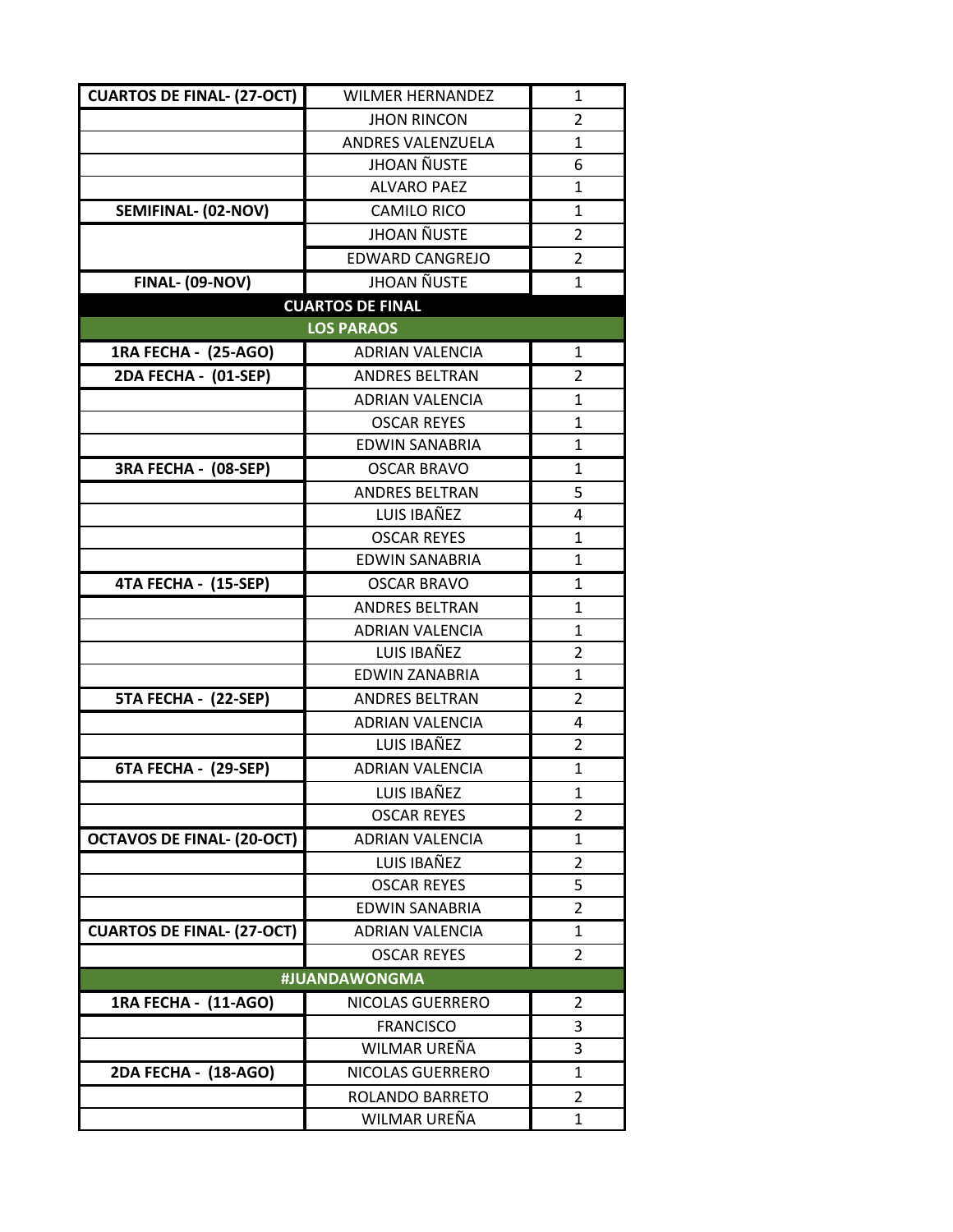|                                   | <b>ESTEBAN NEIRA</b>     | 3              |
|-----------------------------------|--------------------------|----------------|
|                                   | <b>JUAN SALAMANCA</b>    | $\mathbf{1}$   |
|                                   | <b>JHON BRAVO</b>        | 3              |
| 3RA FECHA - (01-SEP)              | <b>FRANCISCO CUARTOS</b> | $\mathbf{1}$   |
|                                   | <b>ESTEBAN NEIRA</b>     | 6              |
|                                   | <b>OMAR BONILLA</b>      | 3              |
| 4TA FECHA - (08-SEP)              | <b>ESTEBAN NEIRA</b>     | 1              |
|                                   | <b>JHON BRAVO</b>        | 2              |
| 5TA FECHA - (15-SEP)              | <b>ESTEBAN NEIRA</b>     | 3              |
| 6TA FECHA - (22-SEP)              | <b>ESTEBAN NEIRA</b>     | 3              |
| 7MA FECHA - (06-OCT)              | <b>NICOLAS GUERRERO</b>  | $\mathbf{1}$   |
|                                   | ROLANDO BARRETO          | 2              |
|                                   | <b>ESTEBAN NEIRA</b>     | 3              |
| <b>OCTAVOS DE FINAL- (20-OCT)</b> | WILMAR UREÑA             | 1              |
|                                   | <b>ESTEBAN NEIRA</b>     | 5              |
|                                   | SEVERO SOLANO            | 1              |
| <b>CUARTOS DE FINAL- (20-OCT)</b> | <b>JHON BRAVO</b>        | 1              |
|                                   | <b>PERSEPOLIS</b>        |                |
| 1RA FECHA - (18-AGO)              | <b>JEISON RODRIGUEZ</b>  | 3              |
|                                   | <b>CESAR GONZALEZ</b>    | 4              |
|                                   | DIEGO GUZMAN             | 1              |
|                                   | <b>VICTOR LOPEZ</b>      | 1              |
| 2DA FECHA - (25-AGO)              | <b>JEISON RODRIGUEZ</b>  | 2              |
|                                   | <b>CESAR GONZALEZ</b>    | 2              |
|                                   | <b>WILLIAM OCHOA</b>     | 1              |
|                                   | DIEGO GUZMAN             | 1              |
|                                   | <b>CRISTIAN OCHOA</b>    | 1              |
| 3RA FECHA - (01-SEP)              | <b>JEISON RODRIGUEZ</b>  | 2              |
|                                   | <b>CESAR GONZALEZ</b>    | 1              |
|                                   | <b>WILLIAM OCHOA</b>     | $\mathbf{1}$   |
|                                   | DIEGO GUZMAN             | 1              |
|                                   | <b>VICTOR LOPEZ</b>      | 3              |
|                                   | <b>FREDDY MENDOZA</b>    | 1              |
| 4TA FECHA - (08-SEP)              | <b>MAICOL MEDINA</b>     | 1              |
|                                   | <b>WILLIAM OCHOA</b>     | 1              |
|                                   | <b>JEISON RODRIGUEZ</b>  | $\overline{2}$ |
| 5TA FECHA - (22-SEP)              | <b>CRISTIAN DONCEL</b>   | $\mathbf{1}$   |
|                                   | <b>CESAR GONZALEZ</b>    | $\mathbf{1}$   |
|                                   | <b>DIEGO GUZMAN</b>      | 1              |
|                                   | <b>VICTOR LOPEZ</b>      | 1              |
| 6TA FECHA - (29-SEP)              | <b>CRISTIAN DONCEL</b>   | 1              |
|                                   | <b>JEISON RODRIGUEZ</b>  | 2              |
|                                   | <b>DIEGO GUZMAN</b>      | 1              |
| 7MA FECHA - (06-OCT)              | <b>CESAR GONZALEZ</b>    | 1              |
|                                   | <b>WILLIAM OCHOA</b>     | 2              |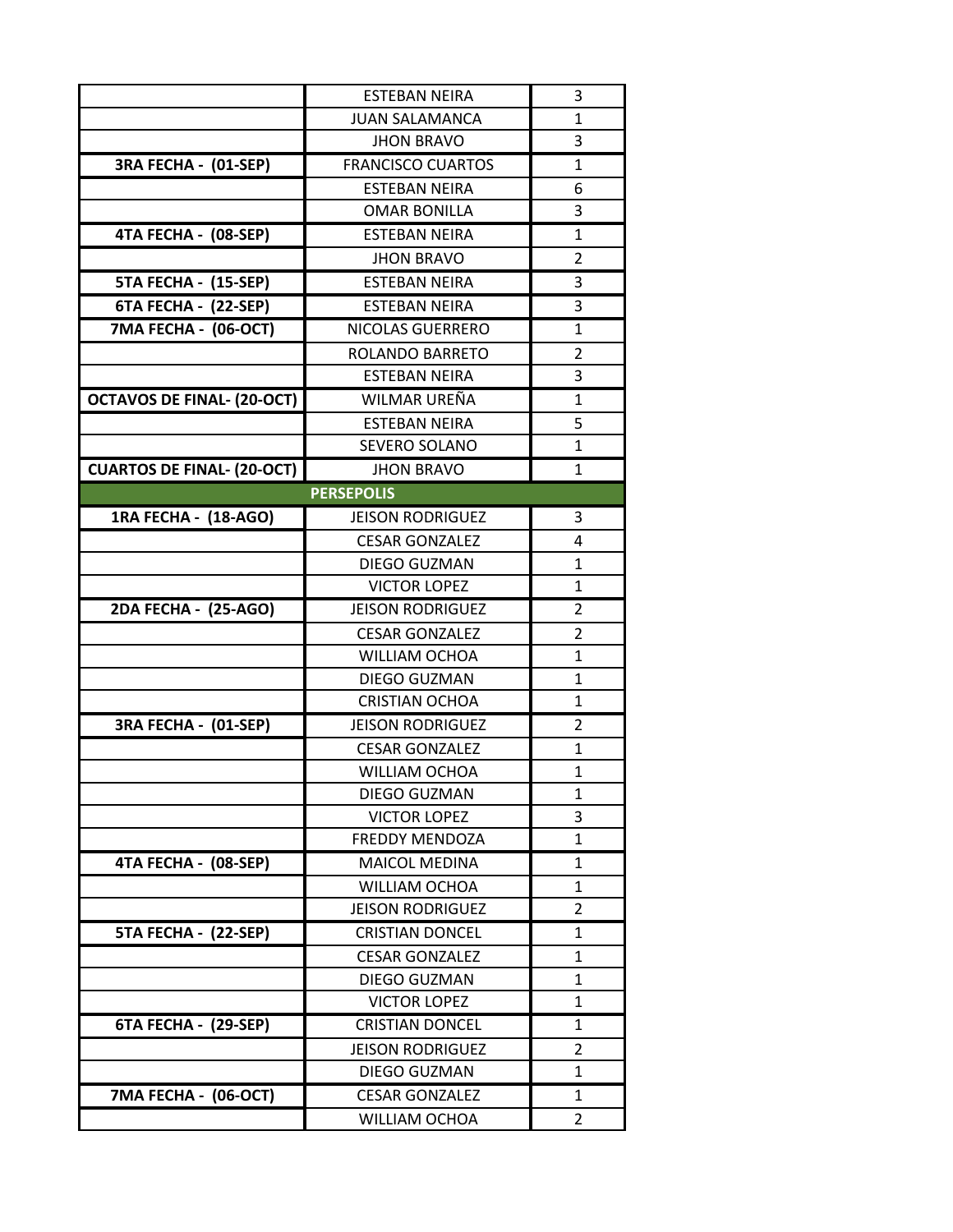|                                   | <b>VICTOR LOPEZ</b>      | $\mathbf{1}$   |
|-----------------------------------|--------------------------|----------------|
|                                   | <b>CRISTIAN OCHOA</b>    | 1              |
| <b>OCTAVOS DE FINAL- (20-OCT)</b> | <b>JEISON RODRIGUEZ</b>  | 1              |
|                                   | <b>MARLON MILLAN</b>     | 1              |
|                                   | <b>WILLIAM OCHOA</b>     | 1              |
|                                   | <b>VICTOR LOPEZ</b>      | 1              |
|                                   | <b>CRISTIAN OCHOA</b>    | $\mathbf{1}$   |
| <b>CUARTOS DE FINAL- (27-OCT)</b> | <b>CRISTIAN DONCEL</b>   | 1              |
|                                   | <b>MARLON MILLAN</b>     | 1              |
|                                   | WILLIAM OCHOA            | $\mathbf{1}$   |
|                                   | <b>TOCINOS</b>           |                |
| 1RA FECHA - (11-AGO)              | <b>JHONY CARDENAS</b>    | $\overline{2}$ |
|                                   | MIGUEL IBAÑEZ            | 1              |
|                                   | <b>JEISON CASTAÑEDA</b>  | 1              |
|                                   | <b>FDGAR PFRFZ</b>       | $\mathbf{1}$   |
|                                   | <b>EDWARD LIBREROS</b>   | $\mathbf{1}$   |
| 2DA FECHA - (25-AGO)              | ALEJANDRO IBAÑEZ         | 1              |
|                                   | <b>JUAN AVELLANEDA</b>   | $\mathbf{1}$   |
| 3RA FECHA - (01-SEP)              | MIGUEL IBAÑEZ            | $\mathbf{1}$   |
|                                   | <b>JEISON AVELLANEDA</b> | $\mathbf{1}$   |
|                                   | <b>EDWARD LIBREROS</b>   | $\mathbf{1}$   |
|                                   | <b>JUAN MEJIAS</b>       | $\mathbf{1}$   |
| 4TA FECHA - (08-SEP)              | MIGUEL IBAÑEZ            | 2              |
|                                   | <b>JEISON AVELLANEDA</b> | $\mathbf{1}$   |
|                                   | <b>EDGAR JEREZ</b>       | 1              |
|                                   | <b>EDWARD LIBREROS</b>   | 3              |
|                                   | <b>JUAN MEJIAS</b>       | $\mathbf{1}$   |
| 5TA FECHA - (22-SEP)              | <b>JHONY CARDENAS</b>    | $\mathbf{1}$   |
|                                   | <b>EDGAR JEREZ</b>       | 1              |
| 6TA FECHA - (29-SEP)              | <b>JHONY CARDENAS</b>    | 3              |
|                                   | <b>JEISON AVELLANEDA</b> | 3              |
|                                   | <b>EDWARD LIBREROS</b>   | 2              |
|                                   | <b>JUAN MEJIAS</b>       | 2              |
| 7MA FECHA - (06-OCT)              | <b>JHONY CARDENAS</b>    | $\mathbf{1}$   |
|                                   | MIGUEL IBAÑEZ            | $\mathbf{1}$   |
|                                   | <b>EDWARD LIBREROS</b>   | $\mathbf{1}$   |
| <b>OCTAVOS DE FINAL- (20-OCT)</b> | <b>JHONY CARDENAS</b>    | 2              |
|                                   | MIGUEL IBAÑEZ            | 2              |
|                                   | <b>EDGAR JEREZ</b>       | 1              |
| <b>CUARTOS DE FINAL- (27-OCT)</b> | <b>JHONY CARDENAS</b>    | 1              |
|                                   | <b>JUAN AVELLANEDA</b>   | $\overline{2}$ |
| <b>OCTAVOS DE FINAL</b>           |                          |                |
|                                   | <b>SAMACA FC</b>         |                |
| 1RA FECHA - (04-AGO)              | ROGER CASTIBLANCO        | 2              |
|                                   | <b>TOYBER CELIC</b>      | 3              |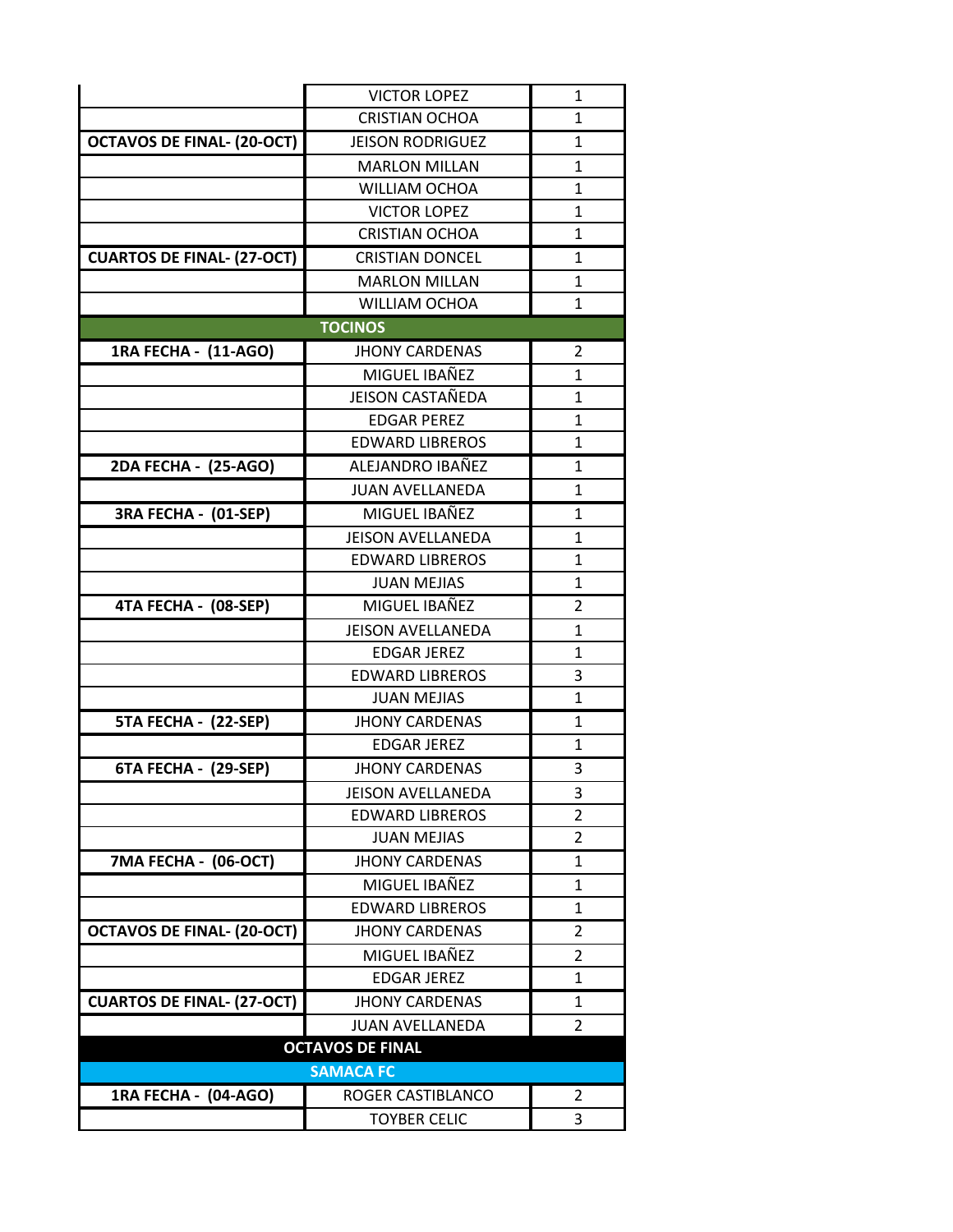|                                              | <b>CHRISTOPHER CELIC</b>                       | 1              |
|----------------------------------------------|------------------------------------------------|----------------|
|                                              | MICHELL MATAMOROS                              | 2              |
|                                              | <b>CAMILO MARCIALES</b>                        | $\overline{2}$ |
| 2DA FECHA - (11-AGO)                         | <b>TOYBER CELIC</b>                            | 3              |
|                                              | <b>JHON MATAMOROS</b>                          | $\overline{2}$ |
| 3RA FECHA - (25-AGO)                         | <b>TOYBER CELIC</b>                            | 3              |
|                                              | <b>MICHELL MATAMOROS</b>                       | $\mathbf{1}$   |
|                                              | <b>JHON MATAMOROS</b>                          | $\mathbf{1}$   |
| 4TA FECHA - (01-SEP)                         | <b>JEREMY CELI</b>                             | 1              |
|                                              | <b>TOYBER CELIC</b>                            | 2              |
|                                              | <b>CHRISTOPHER CELIC</b>                       | 3              |
|                                              | <b>DAVID MOJICA</b>                            | $\overline{2}$ |
| 5TA FECHA - (08-SEP)                         | <b>TOYBER CELIC</b>                            | 2              |
|                                              | <b>CHRISTOPHER CELIC</b>                       | 2              |
|                                              | <b>DAVID MOJICA</b>                            | 1              |
|                                              | <b>JEREMY CELI</b>                             | $\mathbf{1}$   |
| 7MA FECHA - (29-SEP)                         | ROGER CASTIBLANCO                              | 1              |
|                                              | <b>TOYBER CELIC</b>                            | $\overline{2}$ |
|                                              | <b>CHRISTOPHER CELIC</b>                       | 1              |
|                                              | <b>ERICK MOJICA</b>                            | $\overline{2}$ |
|                                              | <b>JHON MATAMOROS</b>                          | 1              |
|                                              | <b>JEREMY CELI</b>                             | $\mathbf{1}$   |
| <b>OCTAVOS DE FINAL- (20-OCT)</b>            | <b>TOYBER CELIC</b>                            | 2              |
|                                              | <b>CHRISTOPHER CELIC</b>                       | 1              |
|                                              | <b>JEREMI CELI</b>                             | $\overline{2}$ |
|                                              | <b>LA SELECTA</b>                              |                |
| 1RA FECHA - (25-AGO)                         | <b>MIGUEL CARDENAS</b>                         | $\mathbf{1}$   |
|                                              | <b>DANIEL RODRIGUEZ</b>                        | 6              |
|                                              | <b>DAVID RAMIREZ</b>                           | $\mathbf{1}$   |
| 2DA FECHA - (08-SEP)                         | <b>JAMES RODRIGUEZ</b>                         | 2              |
|                                              | <b>JEISON ESPINOZA</b>                         | 3              |
|                                              |                                                |                |
| 3RA FECHA - (08-SEP)                         | MIGUEL BOSA                                    | 1              |
|                                              | DANIEL RODRIGUEZ                               | 4              |
|                                              | <b>JAMES RODRIGUEZ</b>                         | 1              |
|                                              | ANGEL ESPINOZA                                 | 1              |
|                                              | MIGUEL BOSA                                    | 7              |
| 5TA FECHA - (15-SEP)                         | <b>DANIEL RODRIGUEZ</b>                        | 3              |
|                                              | <b>CRISTIAN GOMEZ</b>                          | 1              |
|                                              | <b>ANDRES BERRIO</b>                           | 1              |
|                                              | MIGUEL BOSA                                    | 1              |
| 6TA FECHA - (29-SEP)                         | JEISON ESPINOZA                                | 3              |
| <b>OCTAVOS DE FINAL- (20-OCT)</b>            | MIGUEL BOSA                                    | 1              |
|                                              | <b>SOLMAC BUNZUL</b>                           |                |
| 1RA FECHA - (11-AGO)<br>3RA FECHA - (01-SEP) | <b>YERSON VELOSA</b><br><b>DAVID CONTRERAS</b> | 1<br>1         |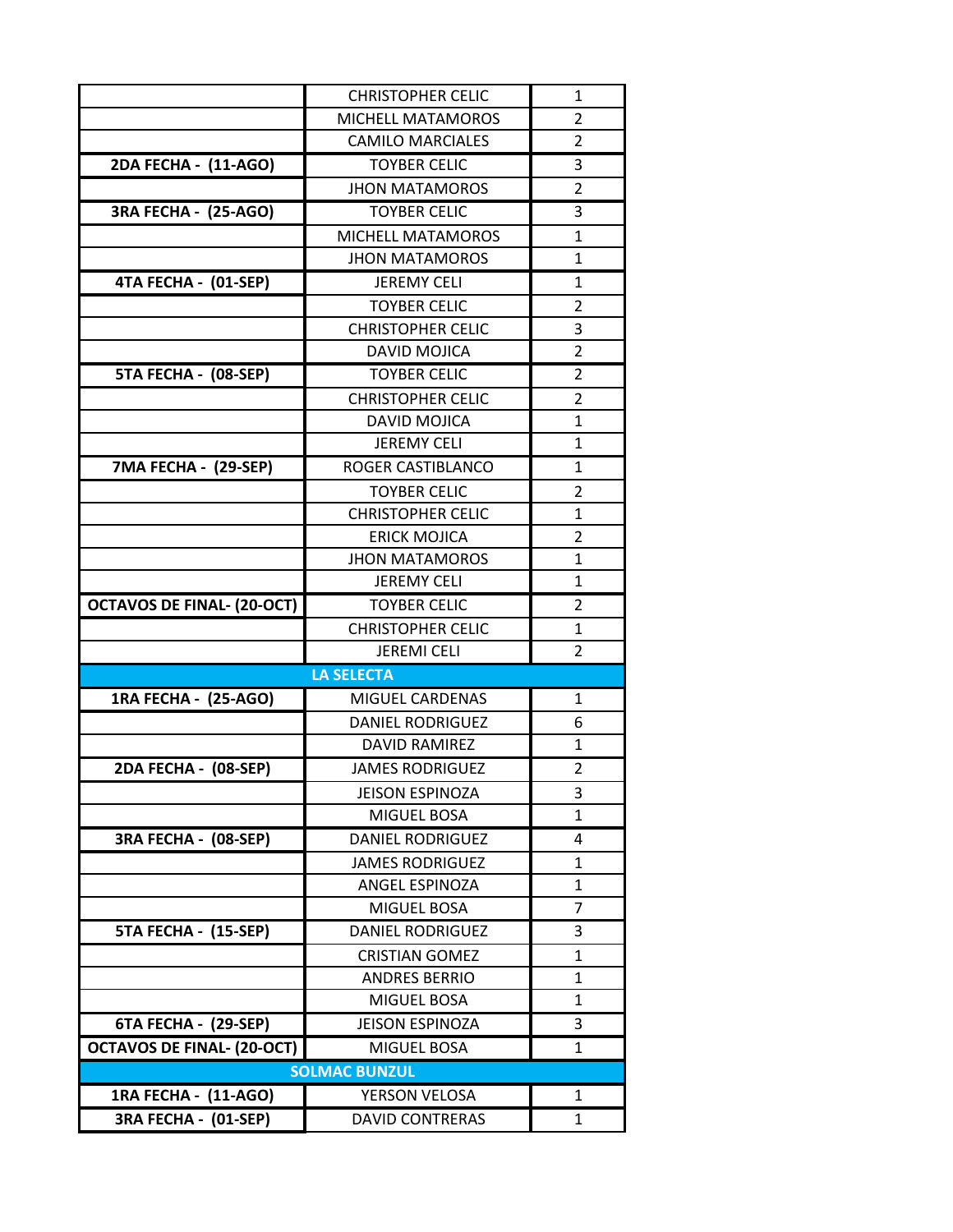|                                   | <b>CRISTIAN MARIN</b>    | $\mathbf{1}$   |
|-----------------------------------|--------------------------|----------------|
|                                   | <b>EDWARD LEON</b>       | 6              |
| 4TA FECHA - (08-SEP)              | <b>ANDRES ROMERO</b>     | 1              |
|                                   | <b>STEVEN GARCIA</b>     | $\mathbf{1}$   |
|                                   | <b>CRISTIAN MARIN</b>    | $\mathbf{1}$   |
| 6TA FECHA - (22-SEP)              | <b>DAVID CONTRERAS</b>   | 1              |
|                                   | <b>CRISTIAN MARIN</b>    | $\overline{2}$ |
|                                   | <b>DAVID GARCIA</b>      | $\mathbf{1}$   |
|                                   | <b>CLEMENTE MIRANDA</b>  | $\mathbf{1}$   |
| 4 y 5 PUESTO - (09-OCT)           | <b>DAVID CONTRERAS</b>   | 1              |
|                                   | <b>CRISTIAN MARIN</b>    | $\mathbf{1}$   |
|                                   | <b>EDWIN PINEDA</b>      | 1              |
|                                   | <b>CLEMENTE MIRANDA</b>  | 1              |
| <b>OCTAVOS DE FINAL- (20-OCT)</b> | <b>ANDRES ROMERO</b>     | 3              |
|                                   | <b>COUNTRY FC</b>        |                |
| 1RA FECHA - (01-SEP)              | NICOLAS TIBOCHA          | 3              |
|                                   | <b>FABIO SAENZ</b>       | $\mathbf{1}$   |
|                                   | <b>DIEGO RODRIGUEZ</b>   | $\mathbf{1}$   |
|                                   | <b>CRISTIAN GARCIA</b>   | $\mathbf{1}$   |
| 2DA FECHA - (08-SEP)              | <b>FABIO SAENZ</b>       | $\mathbf{1}$   |
|                                   | <b>MILLER VANEGAS</b>    | 3              |
| 3RA FECHA - (15-SEP)              | <b>DANIEL TIBOCHA</b>    | 1              |
|                                   | NICOLAS TIBOCHA          | 2              |
|                                   | <b>FABIO SAENZ</b>       | 3              |
|                                   | <b>RICARDO GUTIERREZ</b> | 1              |
|                                   | <b>NELSON GONZALEZ</b>   | $\mathbf{1}$   |
| 4TA FECHA - (15-SEP)              | NICOLAS TIBOCHA          | 3              |
|                                   | <b>JONATHAN PARRA</b>    | $\mathbf{1}$   |
|                                   | <b>FABIO SAENZ</b>       | $\overline{2}$ |
|                                   | <b>ELKIN GONZALEZ</b>    | $\mathbf{1}$   |
|                                   | <b>NELSON GONZALEZ</b>   | 1              |
| 5TA FECHA - (15-SEP)              | NICOLAS TIBOCHA          | 3              |
| <b>OCTAVOS DE FINAL- (20-OCT)</b> | <b>DANIEL TIBOCHA</b>    | 1              |
|                                   | NICOLAS TIBOCHA          | 2              |
|                                   | <b>FABIO SAENZ</b>       | $\overline{2}$ |
|                                   | <b>LOS DEL NUEVO</b>     |                |
| 1RA FECHA - (11-AGO)              | <b>CRISTIAN PEREZ</b>    | 2              |
|                                   | <b>HENRY RODRIGUEZ</b>   | 1              |
|                                   | <b>JHON VARGAS</b>       | 1              |
|                                   | <b>ALVARO URIBE</b>      | 1              |
| 2DA FECHA - (18-AGO)              | <b>CRISTIAN LOPEZ</b>    | 1              |
|                                   | <b>ALVARO URIBE</b>      | 3              |
| 3RA FECHA - (25-AGO)              | <b>ALVARO URIBE</b>      | 1              |
| 5TA FECHA - (08-SEP)              | <b>CRISTIAN PEREZ</b>    | 1              |
|                                   | <b>OSCAR URIBE</b>       | 1              |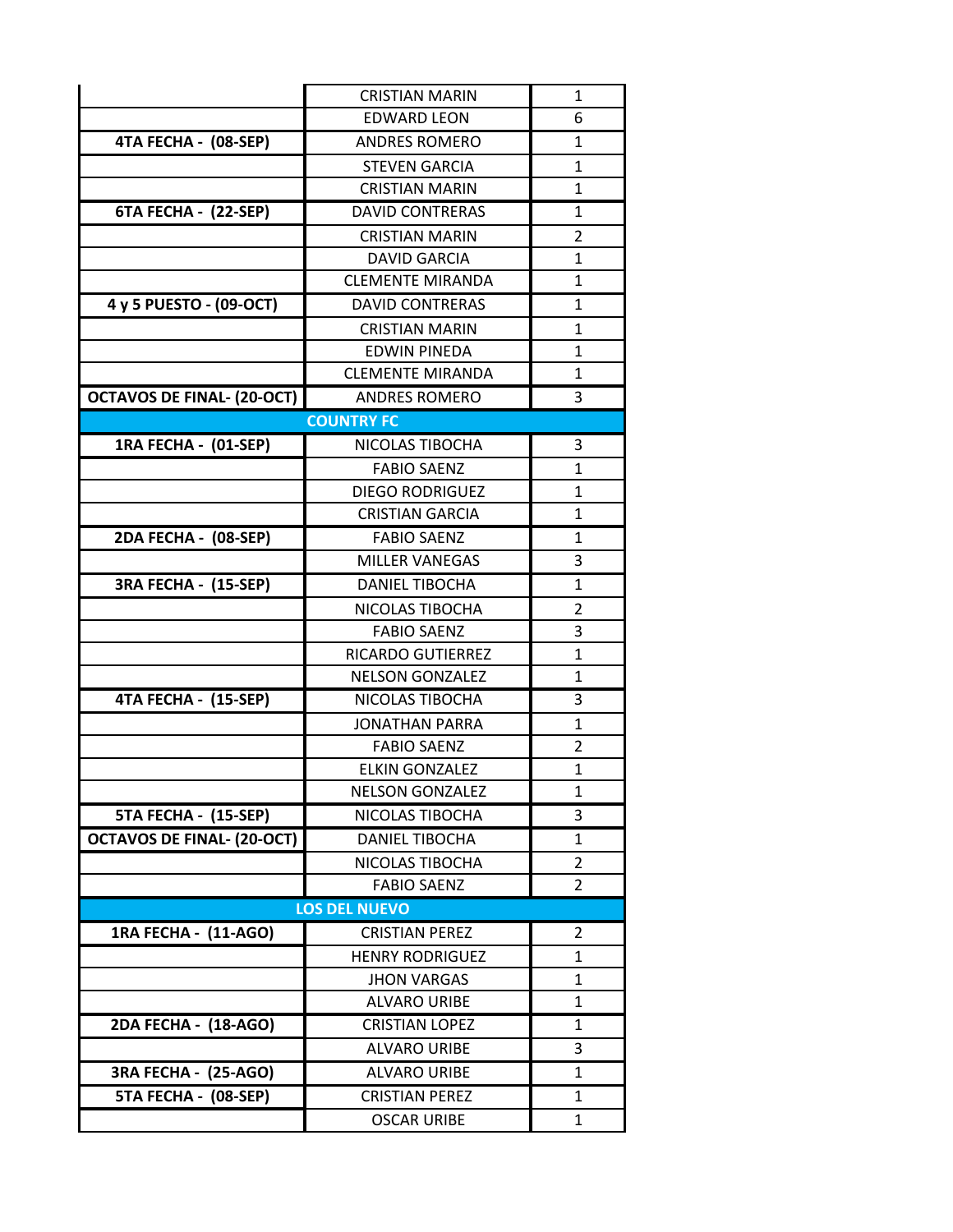|                                   | <b>HENRY RODRIGUEZ</b>   | 3              |
|-----------------------------------|--------------------------|----------------|
|                                   | <b>JHON VARGAS</b>       | 2              |
|                                   | <b>CRISTIAN LOPEZ</b>    | $\mathbf{1}$   |
| 7MA FECHA - (29-SEP)              | <b>CRISTIAN LOPEZ</b>    | $\mathbf{1}$   |
|                                   | <b>HERNRY RODRIGUEZ</b>  | 3              |
|                                   | <b>JHON VARGAS</b>       | 3              |
|                                   | <b>ALVARO URIBE</b>      | $\overline{2}$ |
| <b>OCTAVOS DE FINAL- (20-OCT)</b> | <b>CRISTIAN PEREZ</b>    | $\mathbf{1}$   |
|                                   | <b>HERNRY RODRIGUEZ</b>  | $\mathbf{1}$   |
|                                   | <b>COMBO DEL FRIJOL</b>  |                |
| 1RA FECHA - (11-AGO)              | <b>BRANDON CRUZ</b>      | 1              |
|                                   | <b>HECTOR PACANCHIPE</b> | $\mathbf{1}$   |
|                                   | <b>JAVIER CRUZ</b>       | 2              |
|                                   | <b>ANDRES SANCHEZ</b>    | $\mathbf{1}$   |
| 2DA FECHA - (18-AGO)              | <b>ALEJANDRO ACERO</b>   | 1              |
|                                   | DIEGO POVEDA             | $\mathbf{1}$   |
| 3RA FECHA - (01-SEP)              | <b>JAVIER PACANCHIPE</b> | 1              |
| 4TA FECHA - (08-SEP)              | <b>JAVIER CRUZ</b>       | 1              |
|                                   | <b>ANDRES SANCHEZ</b>    | $\overline{2}$ |
|                                   | <b>JONATHAN GALLO</b>    | $\mathbf{1}$   |
| 5TA FECHA - (15-SEP)              | <b>JAVIER CRUZ</b>       | 3              |
|                                   | YEFERSON PAEZ            | 1              |
| 6TA FECHA - (22-SEP)              | <b>BRANDON CRUZ</b>      | 2              |
|                                   | <b>ANDRES SANCHEZ</b>    | 2              |
|                                   | DIEGO POVEDA             | $\mathbf{1}$   |
|                                   | YEFERSON PAEZ            | 4              |
| 4 y 5 PUESTO - (09-OCT)           | <b>HECTOR PACANCHIPE</b> | 1              |
|                                   | <b>ALEJANDRO ACERO</b>   | $\overline{2}$ |
|                                   | <b>ANDRES SANCHEZ</b>    | 3              |
|                                   | YEFERSON PAEZ            | $\overline{2}$ |
| <b>OCTAVOS DE FINAL- (20-OCT)</b> | <b>JAVIER CRUZ</b>       | 1              |
|                                   | <b>ANDRES SANCHEZ</b>    | 1              |
|                                   | <b>JONATHAN GALLO</b>    | 1              |
|                                   | <b>VALENCIA FC</b>       |                |
| 1RA FECHA - (11-AGO)              | <b>JULIAN TAPIA</b>      | 1              |
|                                   | <b>DIEGO PADILLA</b>     | 1              |
|                                   | <b>OSCAR ROMERO</b>      | 2              |
|                                   | <b>EDWARD PARRA</b>      | 3              |
| 2DA FECHA - (25-AGO)              | <b>OSCAR ROMERO</b>      | 2              |
|                                   | <b>WILLIAM TAPIA</b>     | $\mathbf{1}$   |
|                                   | <b>DIEGO PADILLA</b>     | 1              |
|                                   | <b>EDWARD PARRA</b>      | 2              |
|                                   | ANDRES GONGORA           | 3              |
| 3RA FECHA - (01-SEP)              | <b>WILLIAM TAPIA</b>     | 1              |
|                                   | <b>ANDRES GONGORA</b>    | 1              |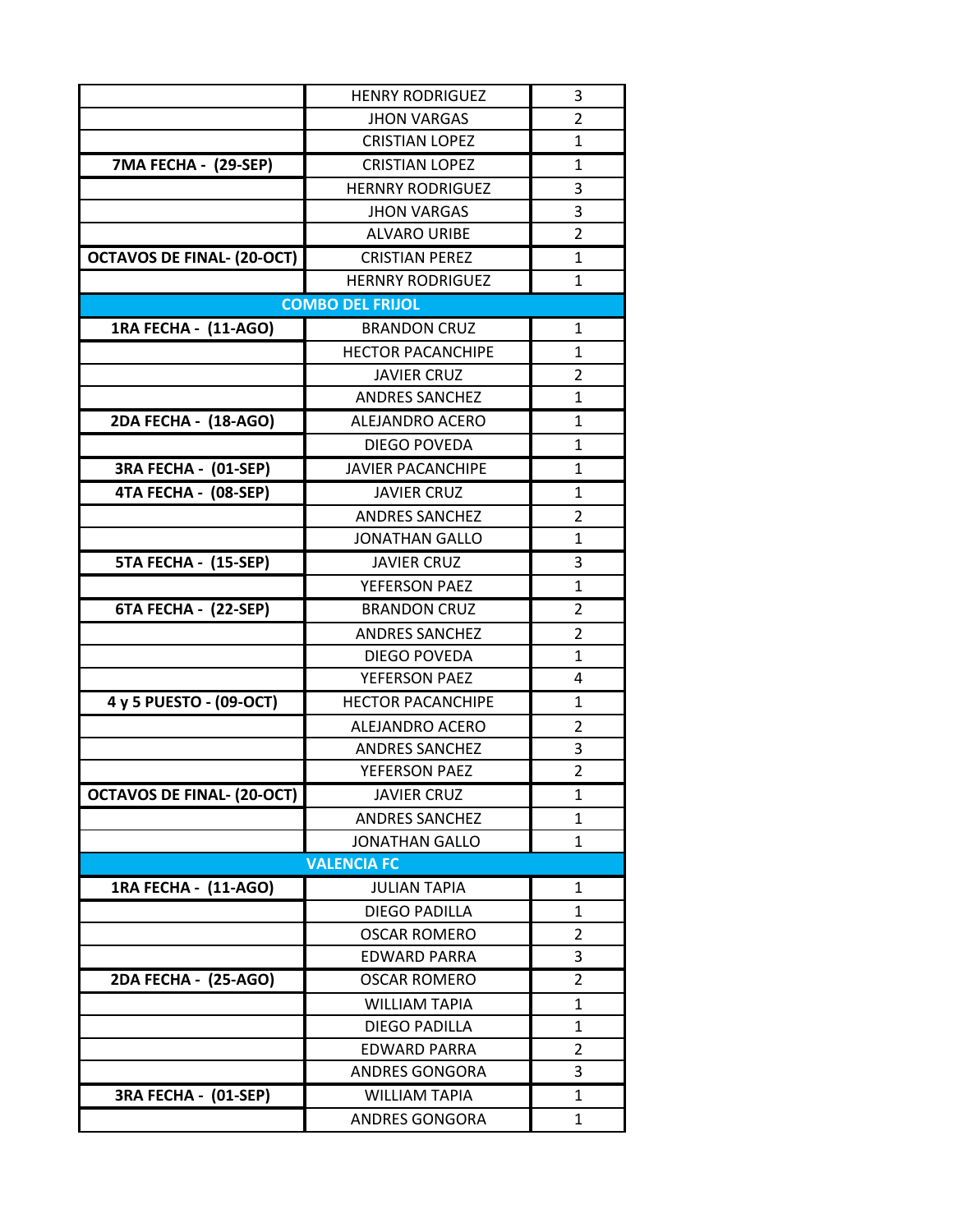| 4TA FECHA - (08-SEP)              | <b>OSCAR ROMERO</b>     | 2              |
|-----------------------------------|-------------------------|----------------|
|                                   | DIEGO ACEVEDO           | 2              |
| 5TA FECHA - (15-SEP)              | <b>JULIAN TAPIA</b>     | $\mathbf{1}$   |
|                                   | <b>EDWARD PARRA</b>     | 4              |
|                                   | DIEGO ACEVEDO           | 1              |
| 6TA FECHA - (25-SEP)              | <b>OSCAR ROMERO</b>     | $\overline{2}$ |
|                                   | <b>EDWARD PARRA</b>     | 3              |
|                                   | <b>ANDRES GONGORA</b>   | $\mathbf{1}$   |
|                                   | <b>HECTOR CIRO</b>      | $\mathbf{1}$   |
| <b>OCTAVOS DE FINAL- (20-OCT)</b> | <b>OSCAR ROMERO</b>     | 2              |
|                                   | <b>EDWARD PARRA</b>     | 2              |
|                                   | <b>JONATHAN ROMERO</b>  | $\overline{2}$ |
|                                   | <b>FC LA UNIÓN</b>      |                |
| 1RA FECHA - (11-AGO)              | <b>DANIEL PUERTO</b>    | 2              |
|                                   | ALEJANDRO GARCIA        | 3              |
|                                   | <b>ELKIN PEREZ</b>      | 4              |
|                                   | ANGEL RIAÑO             | 1              |
|                                   | <b>LUIS PARRA</b>       | $\mathbf{1}$   |
| 2DA FECHA - (25-AGO)              | <b>DANIEL PUERTO</b>    | 4              |
|                                   | <b>JHON JARAMILLO</b>   | 1              |
|                                   | <b>ELKIN PEREZ</b>      | 1              |
|                                   | ANGEL RIAÑO             | $\mathbf{1}$   |
| 3RA FECHA - (01-SEP)              | <b>JHON JARAMILLO</b>   | 1              |
|                                   | <b>ALEJANDRO GARCIA</b> | $\mathbf{1}$   |
|                                   | <b>LUIS PARRA</b>       | $\mathbf{1}$   |
|                                   | <b>JORGE ALVAREZ</b>    | 1              |
| 4TA FECHA - (08-SEP)              | ANGEL RIAÑO             | 2              |
|                                   | <b>JOSE APONTE</b>      | $\overline{2}$ |
| 5TA FECHA - (15-SEP)              | <b>JHON JARAMILLO</b>   | 3              |
| 6TA FECHA - (22-SEP)              | <b>JHON JARAMILLO</b>   | $\overline{2}$ |
|                                   | <b>ALEJANDRO GARCIA</b> | 1              |
|                                   | ANGEL RIAÑO             | $\mathbf{1}$   |
| <b>OCTAVOS DE FINAL- (20-OCT)</b> | <b>DANIEL PUERTO</b>    | 2              |
|                                   | <b>ELKIN JEREZ</b>      | 1              |
|                                   | <b>JONATHAN OSORIO</b>  | 2              |
|                                   | 0 ES 3                  |                |
| 1RA FECHA - (18-AGO)              | MIGUFL HERRERA          | 1              |
|                                   | <b>EDWIN LAVERDE</b>    | 1              |
| 3RA FECHA - (01-SEP)              | <b>FRANK PALACIOS</b>   | 1              |
|                                   | <b>JONATHAN BONILLA</b> | 2              |
| 4TA FECHA - (08-SEP)              | <b>MIGUEL HERRERA</b>   | 2              |
|                                   | <b>EDWIN LAVERDE</b>    | $\mathbf{1}$   |
|                                   | <b>FRANK PALACIOS</b>   | 4              |
|                                   | CARLOS JACOME           | 5              |
| 5TA FECHA - (15-SEP)              | SANTIAGO FLAUTERO       | 1              |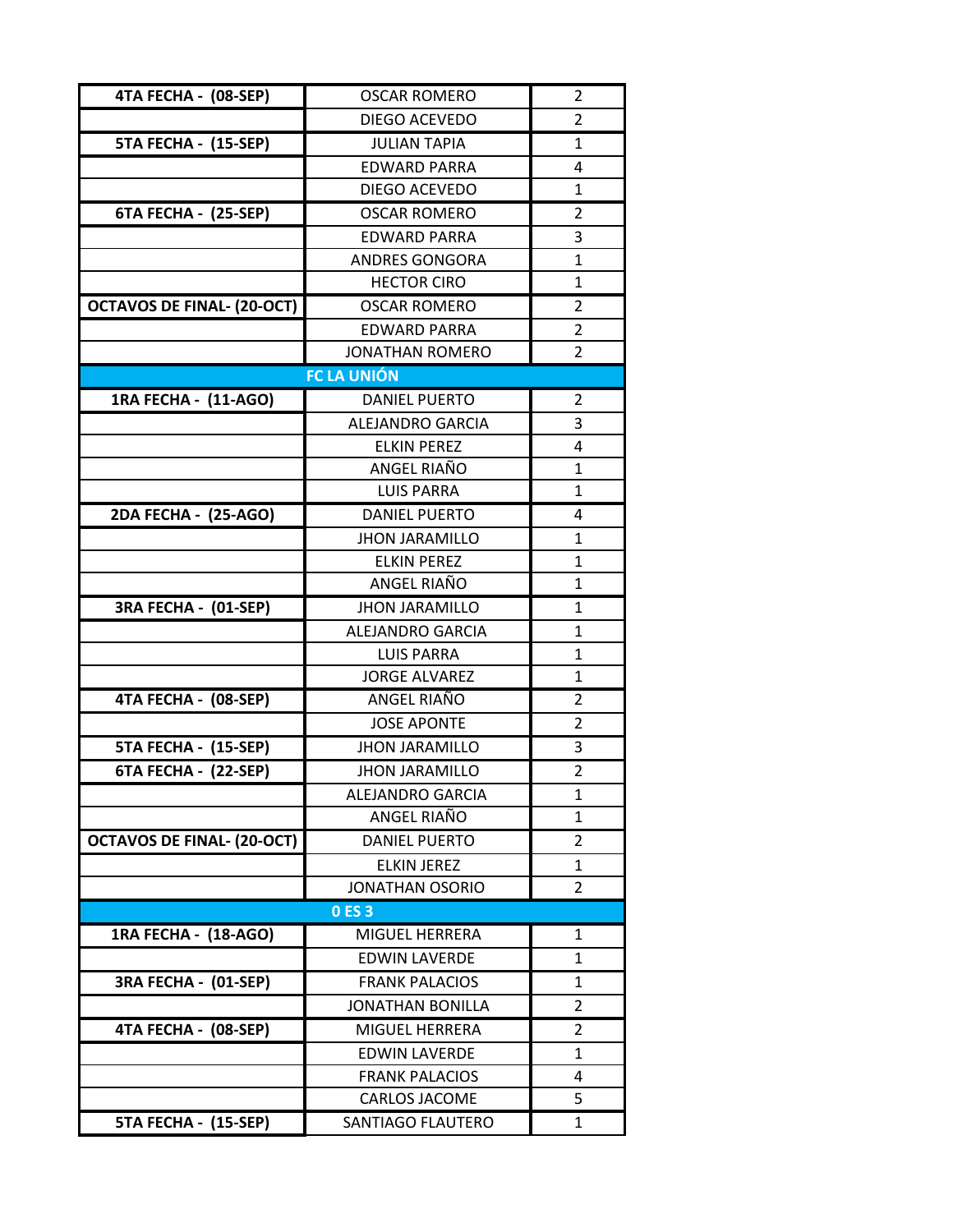|                                   | <b>EDWIN LAVERDE</b>                    | 2              |
|-----------------------------------|-----------------------------------------|----------------|
|                                   | <b>FRANK PALACIOS</b>                   | 3              |
|                                   | <b>CARLOS JACOME</b>                    | 4              |
| 6TA FECHA - (22-SEP)              | <b>ERWIN LAVERDE</b>                    | $\mathbf{1}$   |
|                                   | <b>JONATHAN HERRERA</b>                 | 1              |
| 7MA FECHA - (29-SEP)              | <b>JONATHAN GARCIA</b>                  | 1              |
|                                   | <b>FRANK PALACIOS</b>                   | $\mathbf{1}$   |
|                                   | <b>DIEGO ROJAS</b>                      | 2              |
| 4 y 5 PUESTO - (09-OCT)           | <b>MIGUEL HERRERA</b>                   | 1              |
|                                   | <b>EDWIN LAVERDE</b>                    | 1              |
|                                   | <b>JONATHAN GARCIA</b>                  | $\mathbf{1}$   |
|                                   | <b>DIEGO ROJAS</b>                      | 3              |
|                                   | <b>JONATHAN HERRERA</b>                 | $\mathbf{1}$   |
| <b>OCTAVOS DE FINAL- (20-OCT)</b> | <b>FRANK PALACIOS</b>                   | 1              |
|                                   | <b>CARLOS JACOME</b>                    | 1              |
|                                   | <b>DIEGO ROJAS</b>                      | $\mathbf{1}$   |
|                                   | <b>JOSE BORAL</b>                       | $\mathbf{1}$   |
|                                   | <b>FASE GRUPOS (TODOS CONTRA TODOS)</b> |                |
| <b>GRUPO A</b>                    |                                         |                |
|                                   | <b>L'EQUIPE</b>                         |                |
| 1RA FECHA - (04-AGO)              | <b>JOSE CHAPARRO</b>                    | 1              |
|                                   | <b>DIEGO CHAPARRO</b>                   | $\mathbf{1}$   |
|                                   | <b>JOSTIN OREGUELA</b>                  | 4              |
|                                   | DIEGO AVILA                             | $\overline{2}$ |
| 2DA FECHA - (11-AGO)              | <b>DIXON INFANTE</b>                    | 4              |
|                                   | <b>JOSTIN OREGUELA</b>                  | 4              |
| <b>3RA FECHA - (25-AGO)</b>       | <b>DIEGO CHAPARRO</b>                   | 1              |
|                                   | DIEGO AVILA                             | $\mathbf{1}$   |
|                                   | <b>JOSTIN OREGUELA</b>                  | 1              |
| 4TA FECHA - (01-SEP)              | <b>DIEGO CHAPARRO</b>                   | 1              |
|                                   | <b>ALIRIO CAMPOS</b>                    | 1              |
| 5TA FECHA - (15-SEP)              | <b>DIEGO CHAPARRO</b>                   | 1              |
|                                   | ANDRES CASTAÑEDA                        | 4              |
|                                   | <b>ANDRES CHAPARRO</b>                  | 6              |
|                                   | <b>SKA FC</b>                           |                |
| 1RA FECHA - (11-AGO)              | <b>CARLOS MARTINEZ</b>                  | 1              |
|                                   | <b>ELVER RIVEROS</b>                    | 3              |
| 2DA FECHA - (18-AGO)              | <b>JHON BELLO</b>                       | 3              |
|                                   | <b>EDISSON BARRAGAN</b>                 | 1              |
|                                   | <b>LA PUMAS</b>                         |                |
| 4TA FECHA - (15-SEP)              | JADER SERNA                             | 1              |
|                                   | <b>BRAYAN URREGO</b>                    | $\mathbf{1}$   |
| 5TA FECHA - (22-SEP)              | <b>FRANCISCO ROSO</b>                   | 1              |
|                                   | <b>ANDRES FLORIAN</b>                   | 1              |
|                                   | <b>BRAYAN URREGO</b>                    | 3              |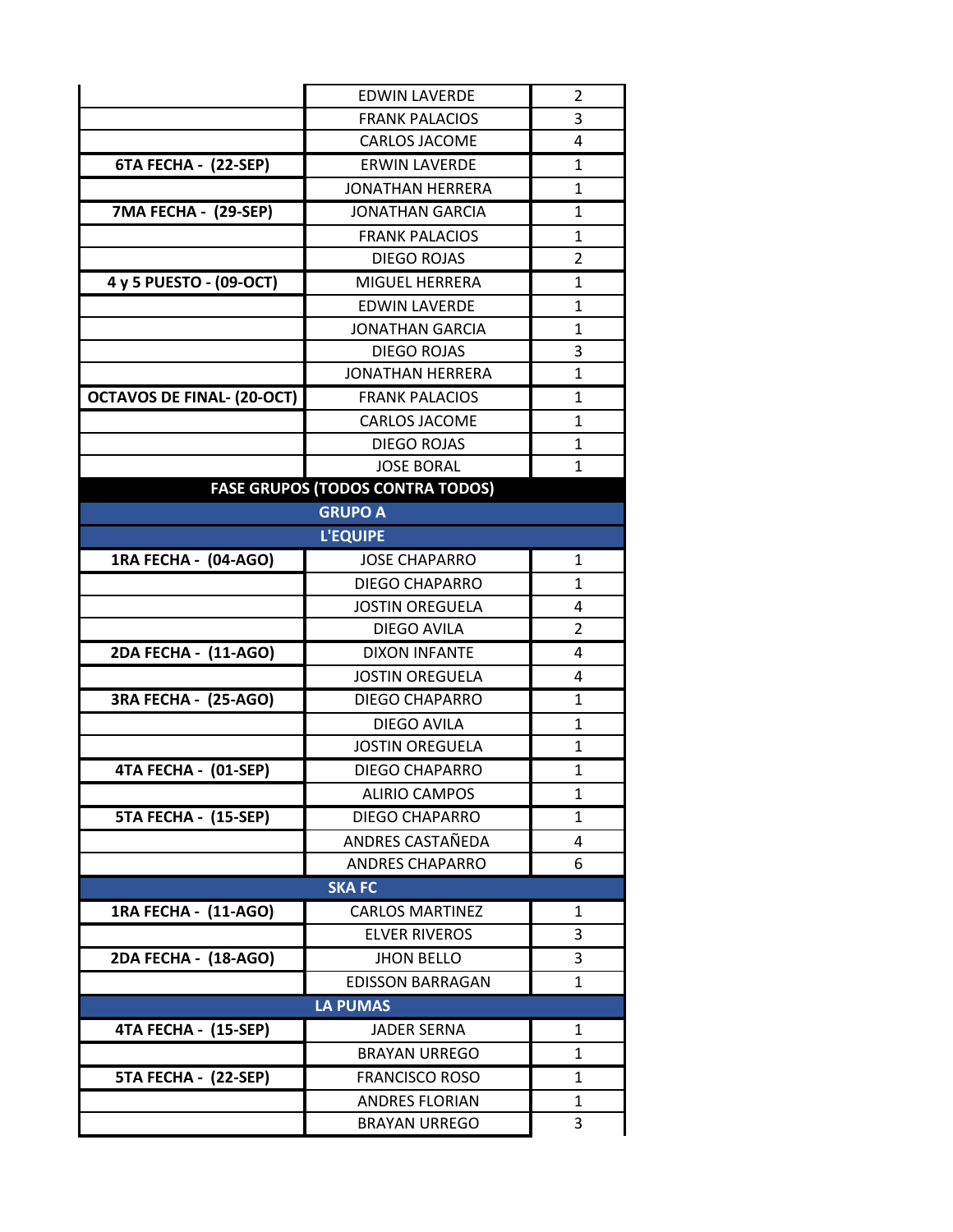| <b>GRUPO B</b>              |                           |                |
|-----------------------------|---------------------------|----------------|
|                             | <b>LOS PRIMOS</b>         |                |
| 1RA FECHA - (04-AGO)        | <b>JULIAN LARA</b>        | 1              |
|                             | <b>STIVEN JARAMILLO</b>   | $\mathbf{1}$   |
|                             | CAMILO CARREÑO            | 1              |
|                             | <b>ANDRES GACHA</b>       | 3              |
|                             | <b>FABIAN CAICEDO</b>     | 3              |
| 2DA FECHA - (11-AGO)        | <b>ANDRES GACHA</b>       | 3              |
|                             | <b>FABIAN CAICEDO</b>     | 1              |
|                             | <b>CARLOS BOTACHO</b>     | $\overline{2}$ |
| 3RA FECHA - (18-AGO)        | <b>JULIAN LARA</b>        | 3              |
|                             | <b>ANDRES GACHA</b>       | 1              |
|                             | <b>FABIAN CAICEDO</b>     | $\mathbf{1}$   |
|                             | <b>YERIS HERNANDEZ</b>    | $\mathbf{1}$   |
|                             | <b>JONATHAN HERNANDEZ</b> | $\overline{1}$ |
| 4TA FECHA - (01-SEP)        | PEDRO MONTEALEGRE         | 3              |
|                             | <b>STEVEN JARAMILLO</b>   | 1              |
|                             | <b>ANDRES GACHA</b>       | $\mathbf{1}$   |
|                             | <b>YERIS HERNANDEZ</b>    | 1              |
|                             | <b>CRISTIAN BARRIOS</b>   | $\mathbf{1}$   |
| 5TA FECHA - (08-SEP)        | <b>FABIAN CAICEDO</b>     | 1              |
|                             | <b>CRISTIAN BARRIOS</b>   | $\mathbf{1}$   |
| 6TA FECHA - (15-SEP)        | <b>DAVID HERRERA</b>      | $\mathbf{1}$   |
|                             | PEDRO MONTEALEGRE         | 2              |
|                             | <b>CARLOS BOTACHO</b>     | $\mathbf{1}$   |
|                             | <b>OMAR CONTRERAS</b>     | 1              |
|                             | <b>CRISTIAN BARRIOS</b>   | 1              |
| 7MA FECHA - (22-SEP)        | PEDRO MONTEALEGRE         | 2              |
|                             | <b>ANDRES GACHA</b>       | $\overline{2}$ |
| 4 y 5 PUESTO - (09-OCT)     | <b>DAVID HERRERA</b>      | $\mathbf{1}$   |
|                             | <b>ANDRES GACHA</b>       | 4              |
|                             | <b>CRISTIAN BARRIOS</b>   | $\mathbf{1}$   |
|                             | <b>EL GRAN HOTEL</b>      |                |
| 1RA FECHA - (04-AGO)        | <b>DAVID PRADA</b>        | 1              |
| 2DA FECHA - (11-AGO)        | <b>FERNEY FONSECA</b>     | 2              |
| <b>3RA FECHA - (18-AGO)</b> | <b>DAVID PRADA</b>        | 5              |
| 4TA FECHA - (25-AGO)        | LUIS PIÑEROS              | 3              |
|                             | <b>FERNEY FONSECA</b>     | 1              |
|                             | <b>DAVID PRADA</b>        | 1              |
| 5TA FECHA - (25-AGO)        | <b>DAVID PRADA</b>        | 5              |
| 6TA FECHA - (08-SEP)        | <b>DAVID PRADA</b>        | 2              |
| 7MA FECHA - (29-SEP)        | <b>BRAYAN</b>             | 1              |
| <b>THE BEER CLUB</b>        |                           |                |
| 1RA FECHA - (11-AGO)        | <b>SERGIO ASIS</b>        | $\mathbf{1}$   |
|                             | <b>ERICK MIRANDA</b>      | 1              |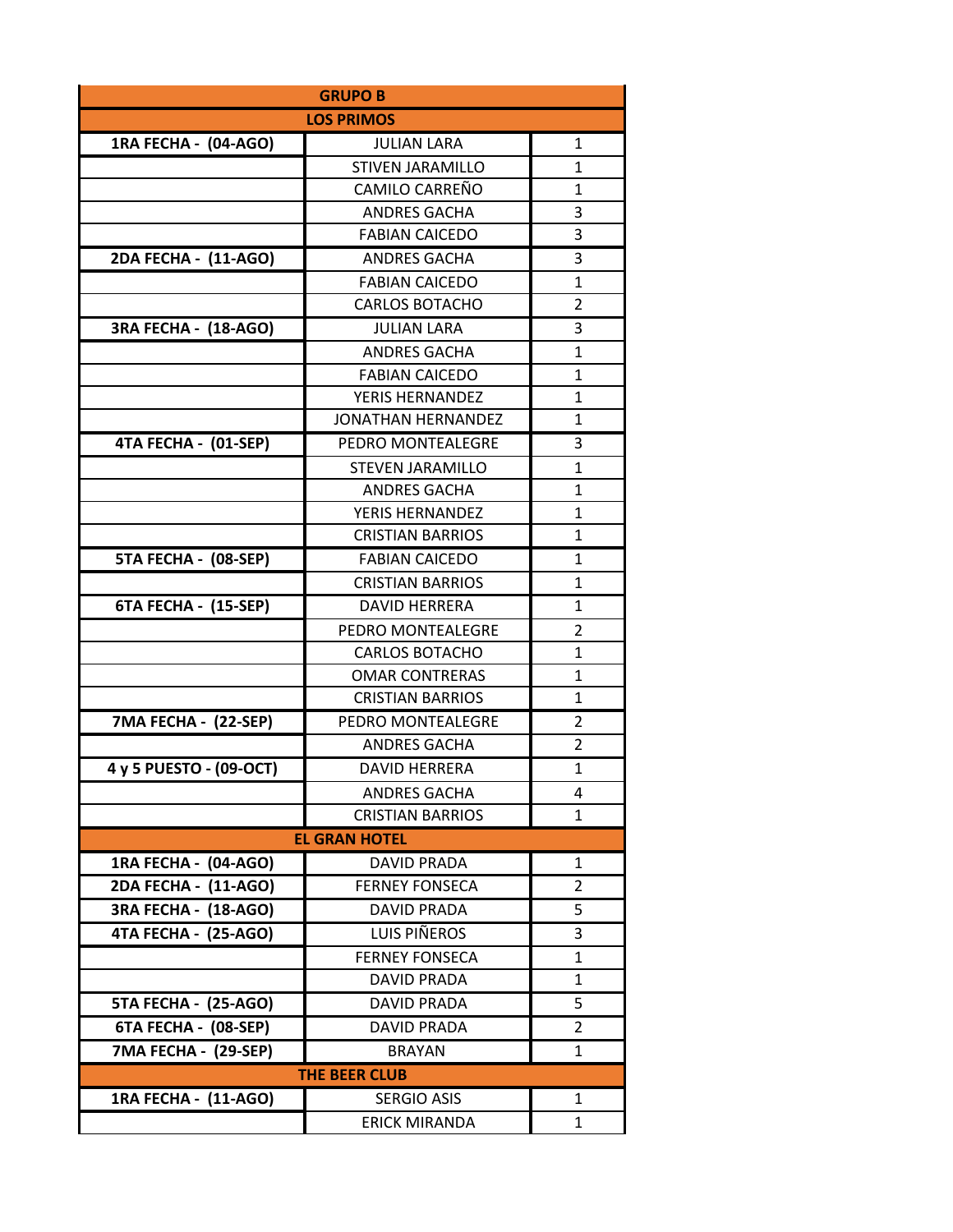|                             | <b>FREDY MONSERA</b>      | 2              |  |
|-----------------------------|---------------------------|----------------|--|
| 2DA FECHA - (18-AGO)        | <b>MARIO MURILLO</b>      | 1              |  |
| 3RA FECHA - (25-AGO)        | <b>SERGIO ASIS</b>        | $\overline{2}$ |  |
|                             | <b>ERICK MIRANDA</b>      | $\mathbf{1}$   |  |
| 4TA FECHA - (15-SEP)        | <b>SERGIO ASIS</b>        | $\overline{2}$ |  |
| 6TA FECHA - (22-SEP)        | <b>EDWIN AREVALO</b>      | $\overline{2}$ |  |
|                             | <b>JUAN AREVALO</b>       | $\mathbf{1}$   |  |
|                             | <b>REAL BOGOTA</b>        |                |  |
| 1RA FECHA - (11-AGO)        | <b>CRISTIAN GUALTERO</b>  | 1              |  |
| 2DA FECHA - (18-AGO)        | <b>JONATHAN HERNANDEZ</b> | 1              |  |
|                             | <b>GUILLERMO RUIZ</b>     | 1              |  |
| 3RA FECHA - (01-SEP)        | <b>GUILLERMO RUIZ</b>     | 3              |  |
|                             | MIGUEL BOLIVAR            | $\mathbf{1}$   |  |
|                             | <b>GRUPO C</b>            |                |  |
|                             | <b>SOLMAC PALOQUEMAO</b>  |                |  |
| 1RA FECHA - (11-AGO)        | <b>DANIEL MORALES</b>     | 1              |  |
|                             | <b>LUIS TORRES</b>        | 1              |  |
| 2DA FECHA - (18-AGO)        | <b>EDWIN CALDERON</b>     | 2              |  |
| <b>3RA FECHA - (25-AGO)</b> | <b>LUIS TORRES</b>        | $\mathbf{1}$   |  |
|                             | <b>EDWIN CALDERON</b>     | 1              |  |
|                             | <b>LEONARDO VELASCO</b>   | 3              |  |
| 4TA FECHA - (01-SEP)        | <b>EDWIN CALDERON</b>     | 3              |  |
|                             | <b>EDWIN BUITRAGO</b>     | 1              |  |
| 5TA FECHA - (08-SEP)        | <b>FREDY AVILES</b>       | 2              |  |
|                             | <b>LUIS TORRES</b>        | 1              |  |
|                             | <b>JAVIER MOGOLLON</b>    | $\overline{2}$ |  |
|                             | <b>GERMAN MORENO</b>      | 5              |  |
| 6TA FECHA - (15-SEP)        | <b>LUIS TORRES</b>        | 2              |  |
|                             | <b>EDWIN CALDERON</b>     | $\mathbf{1}$   |  |
|                             | GFRMAN MORFNO             | 1              |  |
| 7MA FECHA - (25-SEP)        | <b>FREDY AVILES</b>       | 1              |  |
|                             | <b>DANIEL MORALES</b>     | 2              |  |
|                             | <b>LUIS TORRES</b>        | 2              |  |
| 4 y 5 PUESTO - (09-OCT)     | <b>DANIEL MORALES</b>     | 2              |  |
|                             | <b>GERMAN MORENO</b>      | $\mathbf{1}$   |  |
| <b>LA FARRA</b>             |                           |                |  |
| 1RA FECHA - (18-AGO)        | <b>CARLOS AVELLA</b>      | 2              |  |
|                             | <b>SERGIO NOVA</b>        | $\mathbf{1}$   |  |
|                             | <b>WILLIAM RAMIREZ</b>    | 1              |  |
|                             | <b>JUAN RAMIREZ</b>       | 1              |  |
| 2DA FECHA - (01-SEP)        | <b>JORGE NOVA</b>         | 1              |  |
| 3RA FECHA - (08-SEP)        | <b>JHON ABRIL</b>         | 1              |  |
| 4TA FECHA - (15-SEP)        | <b>CAMILO RAMIREZ</b>     | 1              |  |
| 5TA FECHA - (29-SEP)        | <b>VLADIMIR DIAZ</b>      | 3              |  |
|                             | WILMAR NIÑO               | 2              |  |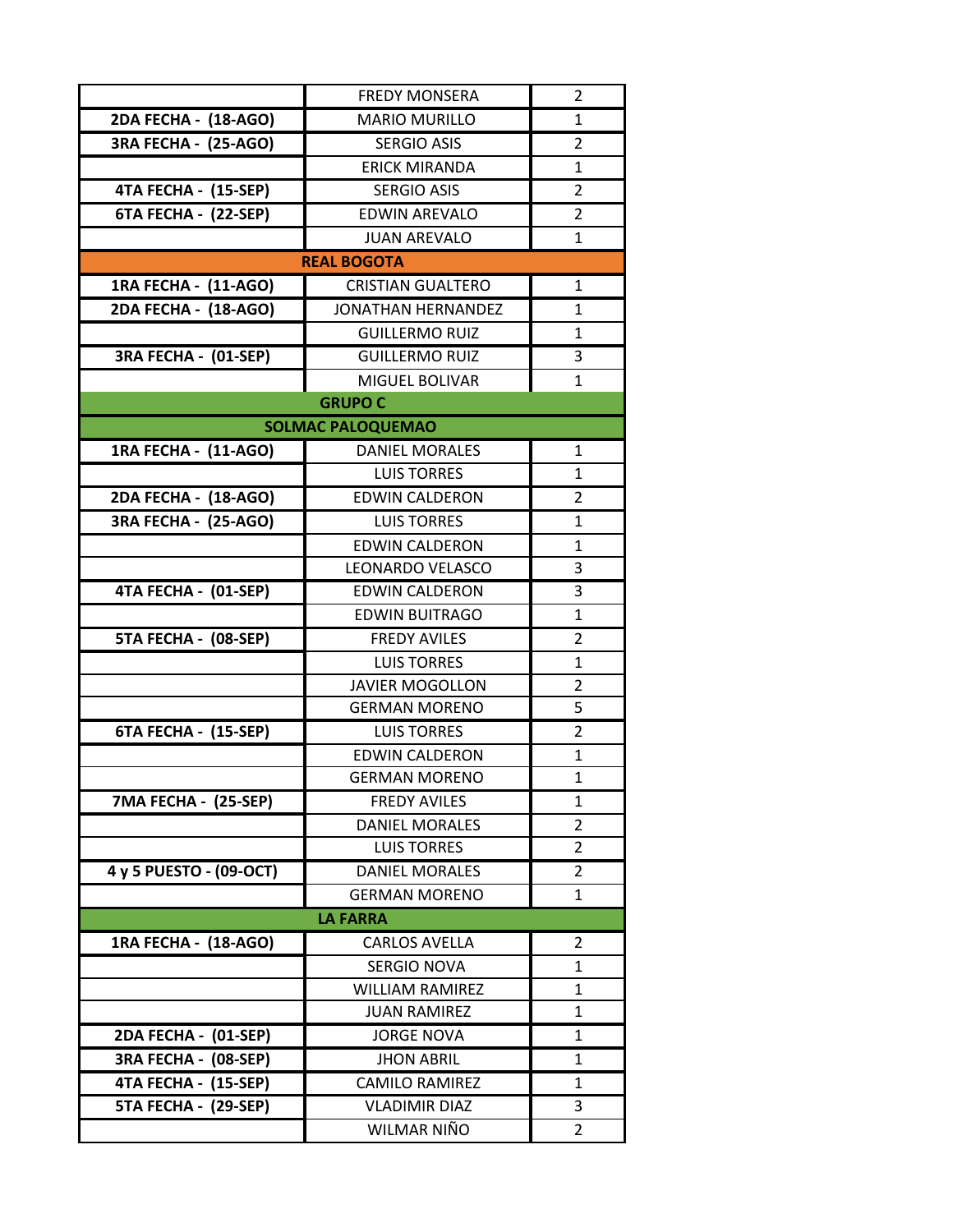| <b>LOS GUNNERS</b>      |                         |                |  |  |
|-------------------------|-------------------------|----------------|--|--|
| 2DA FECHA - (25-AGO)    | <b>JONNY GONZALEZ</b>   | 1              |  |  |
|                         | <b>CRISTIAN CARRERO</b> | $\mathbf{1}$   |  |  |
|                         | RAUL VELASQUEZ          | $\mathbf{1}$   |  |  |
|                         | ANDER VELASQUEZ         | $\mathbf{1}$   |  |  |
| 3RA FECHA - (08-SEP)    | YEFER VELASQUEZ         | 1              |  |  |
| 4TA FECHA - (15-SEP)    | YEFER VELASQUEZ         | 5              |  |  |
|                         | <b>ANDER VELASQUEZ</b>  | $\mathbf{1}$   |  |  |
|                         | YEISON ORTIZ            | 1              |  |  |
|                         | <b>ROBINSON ORTIZ</b>   | $\mathbf{1}$   |  |  |
| 5TA FECHA - (02-OCT)    | <b>JONNY GONZALEZ</b>   | 1              |  |  |
|                         | <b>CRISTIAN CARRERO</b> | $\overline{2}$ |  |  |
|                         | YEFER VELASQUEZ         | $\mathbf{1}$   |  |  |
|                         | <b>RIBINSON ORTIZ</b>   | 1              |  |  |
| 7MA FECHA - (06-OCT)    | <b>ROBINSON ORTIZ</b>   | $\overline{2}$ |  |  |
|                         | <b>HERNAN MARTINEZ</b>  | $\mathbf{1}$   |  |  |
|                         | <b>GREMIO FC</b>        |                |  |  |
| 1RA FECHA - (25-AGO)    | <b>CAMILO VILLEGAS</b>  | $\mathbf{1}$   |  |  |
|                         | <b>ESTEBAN VILLEGAS</b> | $\mathbf{1}$   |  |  |
|                         | <b>CAMILO GUARIN</b>    | 1              |  |  |
| 2DA FECHA - (01-SEP)    | <b>JIMMY VARGAS</b>     | 1              |  |  |
| 3RA FECHA - (08-SEP)    | <b>CAMILO VILLEGAS</b>  | 1              |  |  |
|                         | <b>FABER CASTILLO</b>   | $\overline{2}$ |  |  |
|                         | <b>JIMMY VARGAS</b>     | 3              |  |  |
|                         | MICHAEL GONZALEZ        | 1              |  |  |
| 4RA FECHA - (18-SEP)    | <b>CAMILO VILLEGAS</b>  | 2              |  |  |
|                         | <b>FABIAN CASTAÑEDA</b> | $\mathbf{1}$   |  |  |
|                         | MICHAEL GONZALEZ        | 2              |  |  |
| 5TA FECHA - (22-SEP)    | <b>CAMILO VILLEGAS</b>  | 1              |  |  |
|                         | <b>JOHAN VELANDIA</b>   | $\overline{1}$ |  |  |
|                         | FABIAN CASTAÑEDA        | 2              |  |  |
|                         | <b>BRIAN SALAMANCA</b>  | 1              |  |  |
| 6TA FECHA - (29-SEP)    | <b>CAMILO VILLEGAS</b>  | 3              |  |  |
|                         | <b>FABER CASTILLO</b>   | 1              |  |  |
|                         | <b>CAMILO GUARIN</b>    | 2              |  |  |
| 7MA FECHA - (06-OCT)    | <b>JIMMY VARGAS</b>     | 1              |  |  |
|                         | FABIAN CASTAÑEDA        | 1              |  |  |
|                         | <b>CAMILO GUARIN</b>    | 3              |  |  |
|                         | <b>CAMILO OLARTE</b>    | $\mathbf{1}$   |  |  |
| 4 y 5 PUESTO - (09-OCT) | FABIAN CASTAÑEDA        | 1              |  |  |
|                         | <b>BRIAN SALAMANCA</b>  | 1              |  |  |
| <b>PERSEVERANCIA</b>    |                         |                |  |  |
| 1RA FECHA - (01-SEP)    | <b>EDIMMER ORTIZ</b>    | 1              |  |  |
|                         | <b>ALEX ORTIZ</b>       | 2              |  |  |
|                         | <b>JHON SASTOQUI</b>    | $\mathbf{1}$   |  |  |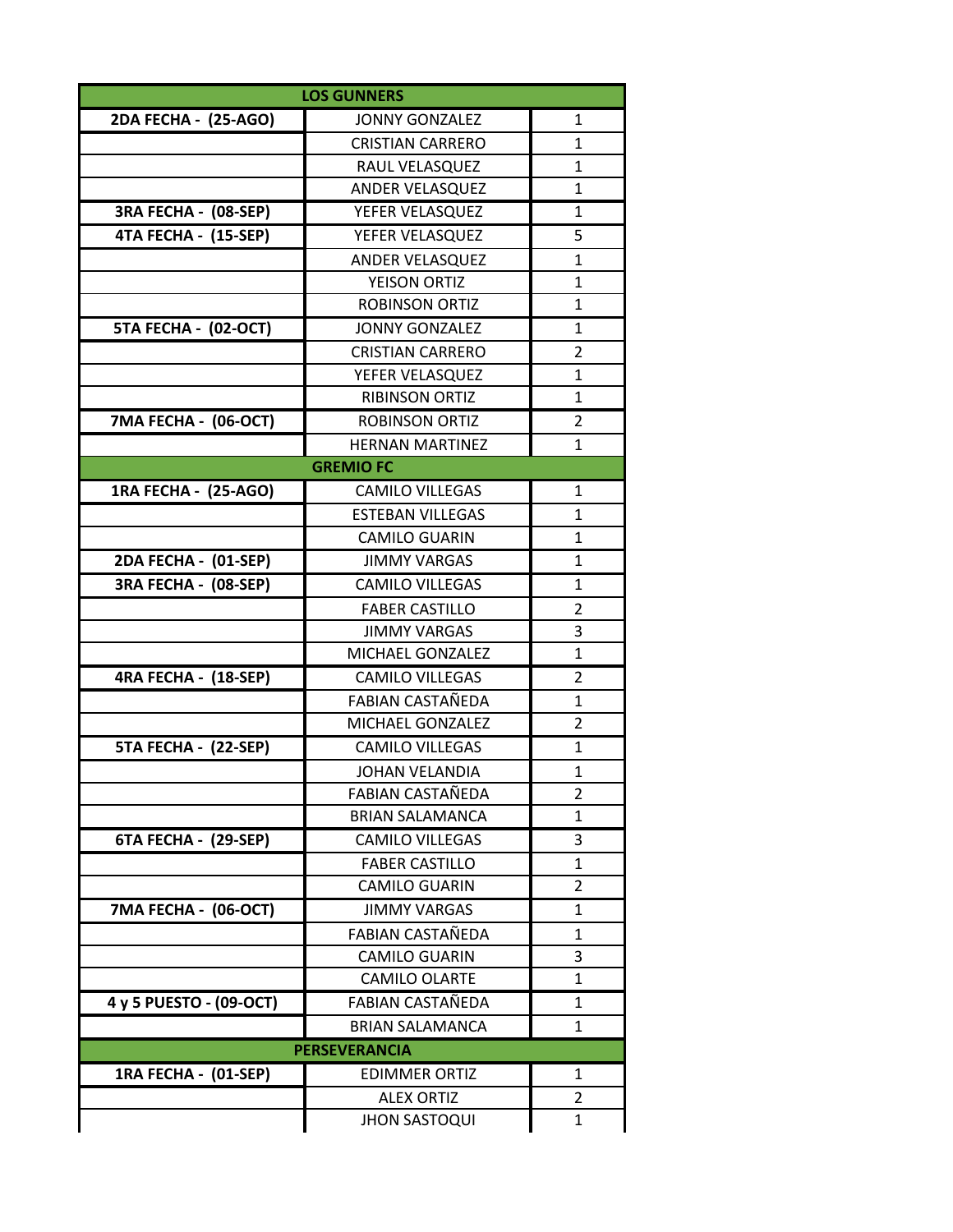| 2DA FECHA - (08-SEP) | <b>JHON SASTOQUI</b>       | 2              |  |
|----------------------|----------------------------|----------------|--|
|                      | <b>WILLIAMS SASTOQUI</b>   | $\mathbf{1}$   |  |
|                      | <b>MARLON SASTOQUI</b>     | 1              |  |
| 3RA FECHA - (15-SEP) | <b>EDIMMER ORTIZ</b>       | $\overline{2}$ |  |
|                      | <b>JHON SASTOQUI</b>       | $\overline{2}$ |  |
|                      | <b>WILLIAMS SASTOQUI</b>   | 1              |  |
|                      | <b>ADOLFO ORTIZ</b>        | $\mathbf{1}$   |  |
| 4TA FECHA - (15-SEP) | <b>EDIMMER ORTIZ</b>       | 1              |  |
|                      | <b>JHON SASTOQUI</b>       | 1              |  |
|                      | <b>WILLIAMS SASTOQUI</b>   | 4              |  |
|                      | <b>CARLOS JARAMILLO</b>    | $\mathbf{1}$   |  |
| 5TA FECHA - (22-SEP) | <b>JHON SASTOQUI</b>       | $\mathbf{1}$   |  |
|                      | <b>MARLON SASTOQUI</b>     | $\overline{2}$ |  |
|                      | <b>GRUPO D</b>             |                |  |
|                      | <b>DISTRI 18</b>           |                |  |
| 1RA FECHA - (11-AGO) | <b>JOSE GARZON</b>         | $\overline{2}$ |  |
|                      | <b>SERGIO RAMIREZ</b>      | 2              |  |
|                      | <b>LUIS JIMENEZ</b>        | $\mathbf{1}$   |  |
| 2DA FECHA - (25-AGO) | <b>JOSE GARZON</b>         | 1              |  |
|                      | <b>JUAN LAVERDE</b>        | 1              |  |
|                      | <b>ANDRES VALENCIA</b>     | 1              |  |
|                      | <b>WILSON GARCIA</b>       | 1              |  |
| 3RA FECHA - (01-SEP) | <b>JOSE GARZON</b>         | 1              |  |
|                      | <b>MAICOL CARDONA</b>      | 1              |  |
|                      | <b>ANDRES VALENCIA</b>     | 1              |  |
|                      | <b>MARLON RODRIGUEZ</b>    | 2              |  |
|                      | <b>JOHAN GUILLEN</b>       | $\overline{2}$ |  |
| 4TA FECHA - (08-SEP) | <b>JOSE GARZON</b>         | 1              |  |
|                      | <b>SERGIO RAMIREZ</b>      | 2              |  |
| 7MA FECHA - (29-SEP) | <b>JOSE GARZON</b>         | $\overline{2}$ |  |
|                      | <b>MAICOL CARDONA</b>      | 1              |  |
|                      | <b>WILSON GARCIA</b>       | $\overline{2}$ |  |
|                      | <b>SOLO AMIGOS</b>         |                |  |
| 1RA FECHA - (11-AGO) | <b>JORGE MURCIA</b>        | $\mathbf{1}$   |  |
| 5TA FECHA - (15-SEP) | <b>FRANCISCO COHETA</b>    | 1              |  |
|                      | <b>LUIS SUAREZ</b>         | 1              |  |
|                      | <b>WALTER CARRERO</b>      | 1              |  |
|                      | <b>TOMATUYUCOTA</b>        |                |  |
| 1RA FECHA - (18-AGO) | YEFERSON ACEVEDO           | 2              |  |
|                      | <b>CARLOS MALLA</b>        | 2              |  |
|                      | <b>SEBASTIAN RODRIGUEZ</b> | 1              |  |
|                      | <b>EDWARD RODRIGUEZ</b>    | $\mathbf{1}$   |  |
| 2DA FECHA - (25-AGO) | SEBASTIAN RODRIGUEZ        | 1              |  |
| <b>COTRACTOR</b>     |                            |                |  |
| 1RA FECHA - (01-SEP) | <b>JUAN CHAPARRO</b>       | 2              |  |